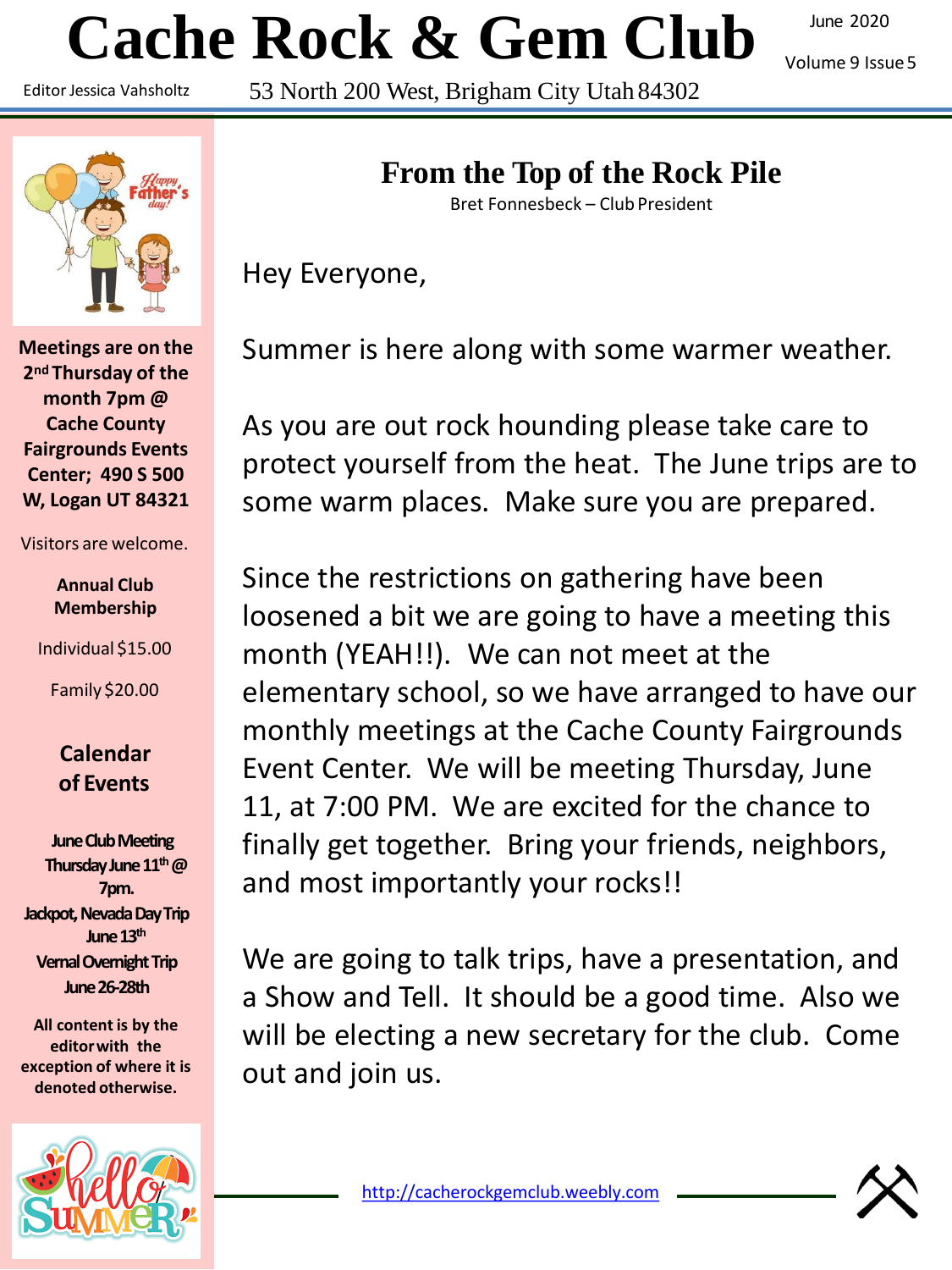# **President Message Continued:**

We will be publishing a Directory of members of the club this month. We plan on putting names and phone numbers in the directory but no addresses. I will have a proof at the meeting on Thursday for everyone to look at.

I hope that everyone has been safe and well during the last few months. I look forward to seeing you all again.

# **Bret Fonnesbeck President Cache Rock and Gem Club**

# **First Presidents Message**

Wow! It's June and the weather is getting nice, the shed is open and fieldtrips are underway. Also our monthly club meetings are back on the schedule. So exciting!!

For this month's meeting I have prepared a brief educational program on Alexandrite. What an interesting story to tell about this colorful gem species. Also, we would like to have a "show and tell" from members. Please bring something you find interesting, a project you have been working on or just anything to share with our group. A couple of ideas might be wood from last week's trip or some tumble you finished. How about a recent "new" discovery from the rock garden or from the bottom of a forgotten bucket? Looking forward to seeing all of you next week and your "show and tells".

# **Patrick Carroll 1 st VP Cache Rock and Gem Club**

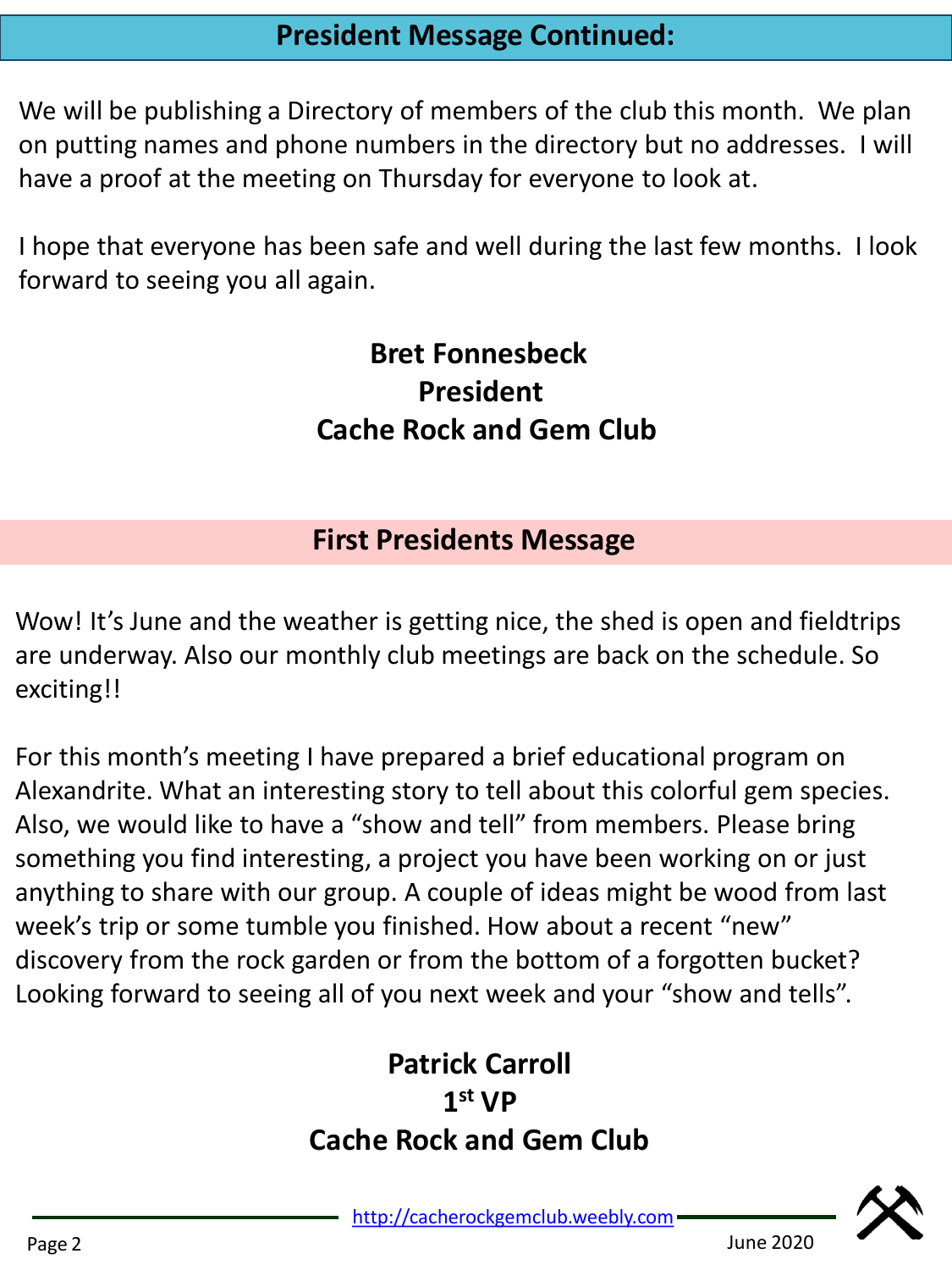







# **May Blue Forest Wyoming Trip Blue Forest Petrified Wood May Blue Forest petrified Wood**



Mineralization in the Blue Forest petrified wood occurred in stages. Fallen branches and flooded trees were sites of algae and cyanobacteria growth during periods of lake growth. Desiccation encrusted branches as lake level receded. Silicification of wood tissue occurred after burial in lake sediments. Secondary chalcedony precipitated into void space within and surrounding the silicified wood. Traces of copper, manganese, titanium, and iron give the chalcedony the blue color for which the area is named. The final stage was precipitation of crystalline calcite into any remaining void spaces. Not every stage is present in all specimens. **Information and picture below courtesy geowyo.com**



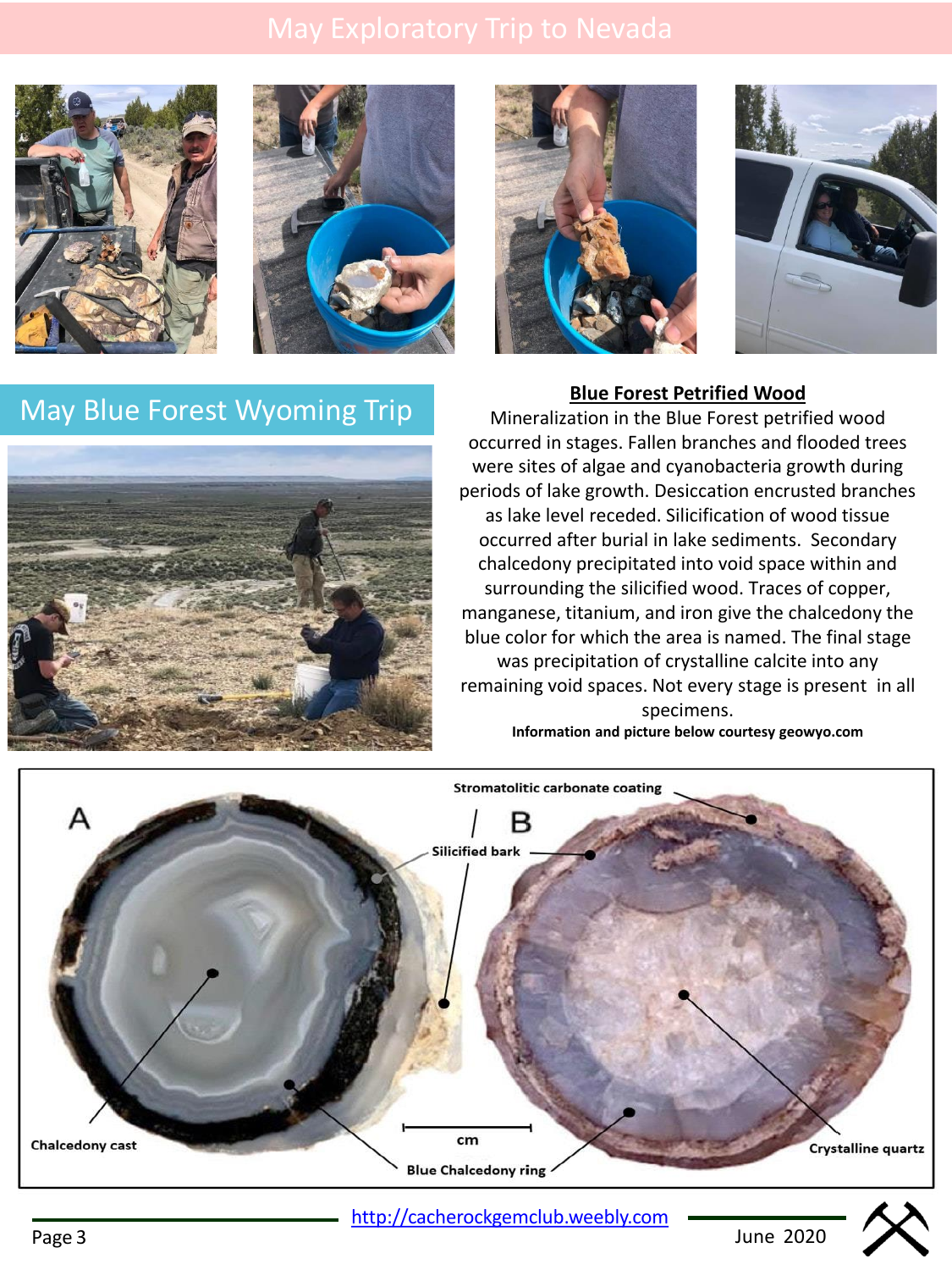# **Dave's Trip Committee Update**

Next weekend June 13<sup>th</sup> we will be going out to Texas Springs, as was stated in an earlier e-mail we will be going to two favorite spots and two new ones that have some interesting material. Should be a great trip. We will meet on the south end of Cactus Pete's at 8:00 A.M. Saturday morning. If you are planning on driving out that morning you will need to leave Logan by 4:00 am to be in Jackpot by 8 am. Plan on a long day, bring plenty of food and water and sunscreen, because if you haven't been there before, there is not a Maverick for miles. This is also an area where high clearance vehicles are recommended, the roads can be iffy, **NO CARS,** your car may not make it back in one piece. We will have another trip at the end of the month (26<sup>th</sup>-28<sup>th</sup>) we are still working out details, watch for an e-mail with more information on that trip later.

> **Dave Nielson 2nd Vice President Trip Manager Cache Rock and Gem Club**

# **Chairman of the Board Message**

I hope that everyone is well and doing good during this outbreak. I know that some of you are going out and enjoying rockhounding and I have seen some really nice pieces come back from where you went. I am looking forward to being able to go with you on some of these outing but with the job that I have, I am not really allowed to go anywhere so that I do not bring the bug back to my place of work and have the chance that a lot of people will catch the Covid-19.

Bret is doing a fine job in trying to keep us all together and keeping us with things to do. He has some very nice places to go this next few months, so if you can, plan on going and collecting some nice material. I will keep in touch and hope to see you all soon.

> **Gary Warren. Rock Show Director Chairman of the Board Cache Rock and Gem Club**

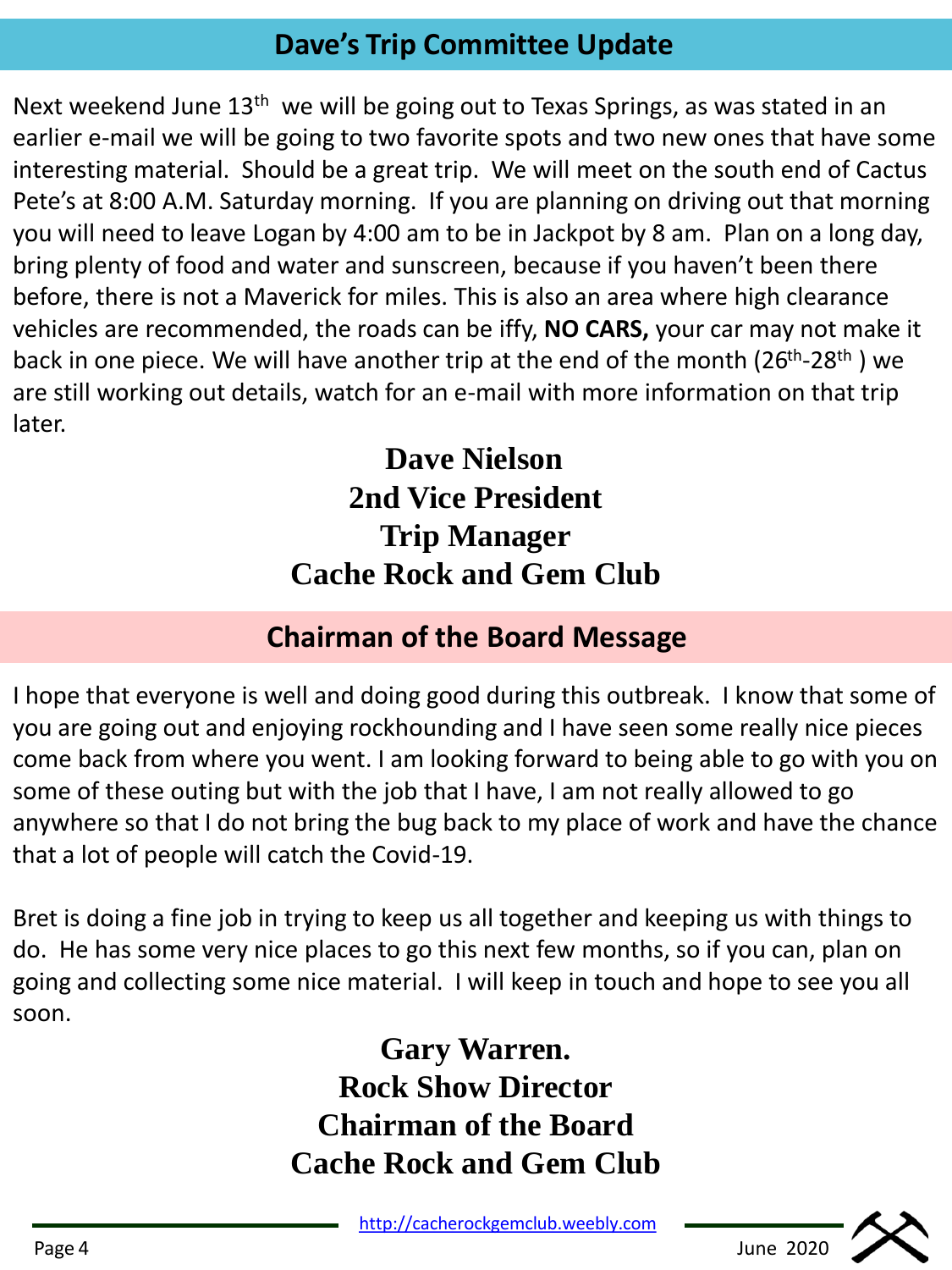### **June Birthstones**

If you love magic, you'll love Alexandrite, also known as "the color-change gem." In daylight, it is a cool, bluish and mossy green. In lamplight, it is a red gem with a warm raspberry tone. You can see it change color by switching from fluorescent to incandescent light. The value of the gemstone increases as the color change becomes more distinct. It is truly spellbinding to see the spectacular changing colors in this wonderful gemstone. You might even feel some of the mysterious magic and lore ascribed to it. It's said to strengthen intuition, aid in creativity and inspire the imagination. This gem is exceptionally rare and valuable. Originally discovered in Russia's Ural Mountains in the 1830s, it can now be found in Sri Lanka, East Africa and Brazil.



Persian mythology referred to pearls as the "tears of the gods," while ancient Chinese legend claimed the moon held the power to create pearls, instilling them with its celestial glow and mystery.

Pearls are unique because they are the only gemstone formed within a living creature. Since natural pearls are rare and difficult to ecover from the ocean's depths, man invented the technique of culturing salt and freshwater pearls from mollusks carefully seeded with irritants similar to those produced by nature.



Ancient Romans believed this shimmering rock was formed from frozen moonlight, giving it the name Moonstone. Its color ranges from colorless to gray, brown, yellow, green and pink, while its clarity ranges from transparent to translucent. The best Moonstone has a blue sheen, perfect clarity and a colorless body color. Found in India and Madagascar, rainbow Moonstones have a variety of colors, including pink, yellow, peach, purple and blue.

Fine Moonstone is quite rare and becoming rarer. We've searched the ends of the earth to find some of the world's most stunning Moonstone.

# Junior Members

**GEM STONES** 

Use Crayons or Markers & Get Creative  $\odot$ 

#### **AQUAMARINE**

An Aquamarine stone can be any shade of blue from pole blue to blue-green. This gem can be found in Brazil, India, South West Africa, Australia, and Russia.



A Ruby stone is red and was believed to have special powers by the Greeks. It was believed to protect a house from storms. This gem can be found in Thailand, Burma, Tanzania, and Sri Lanka.



PEARL

A Pearl is a white gem that is created inside of a mollusk, or oyster. A piece of sand is caught inside the mollusk which builds a silky coat around the sand. This forms the pearl. Pearls can be found in oceans near India, Australia, and Central America.

**Courtesy: Crayola.com**



#### AMBER

Amber is a hardened sap from prehistoric pine trees. If you look closely at a piece of amber you might find some insects from that time period. They became stuck in the sap. Amber is a yellow-brown or gold color. It often washes up on beaches in Canada, Romania, Siberia, Burma, and East Prussia.



**TURQUOISE** 

Turquoise is a blue stone with black colored "veins" called matrix. These veins are mixes of brown or gray rock when the turquoise was formed. Found in Iran, Russia, Egypt, England, and southwestern United Stales



**QUARTZ** Quartz can be a variety of different colors from pink, green, purple, yellow, or clear. Quartz is one of the most common minerals on earth. Quartz can be found in Germany, England, Brazil, and the

**US state Arkansas** 

[http://cacherockgemclub.weebly.com](http://cacherockgemclub.weebly.com/)

Courtesy Wixon Jewelers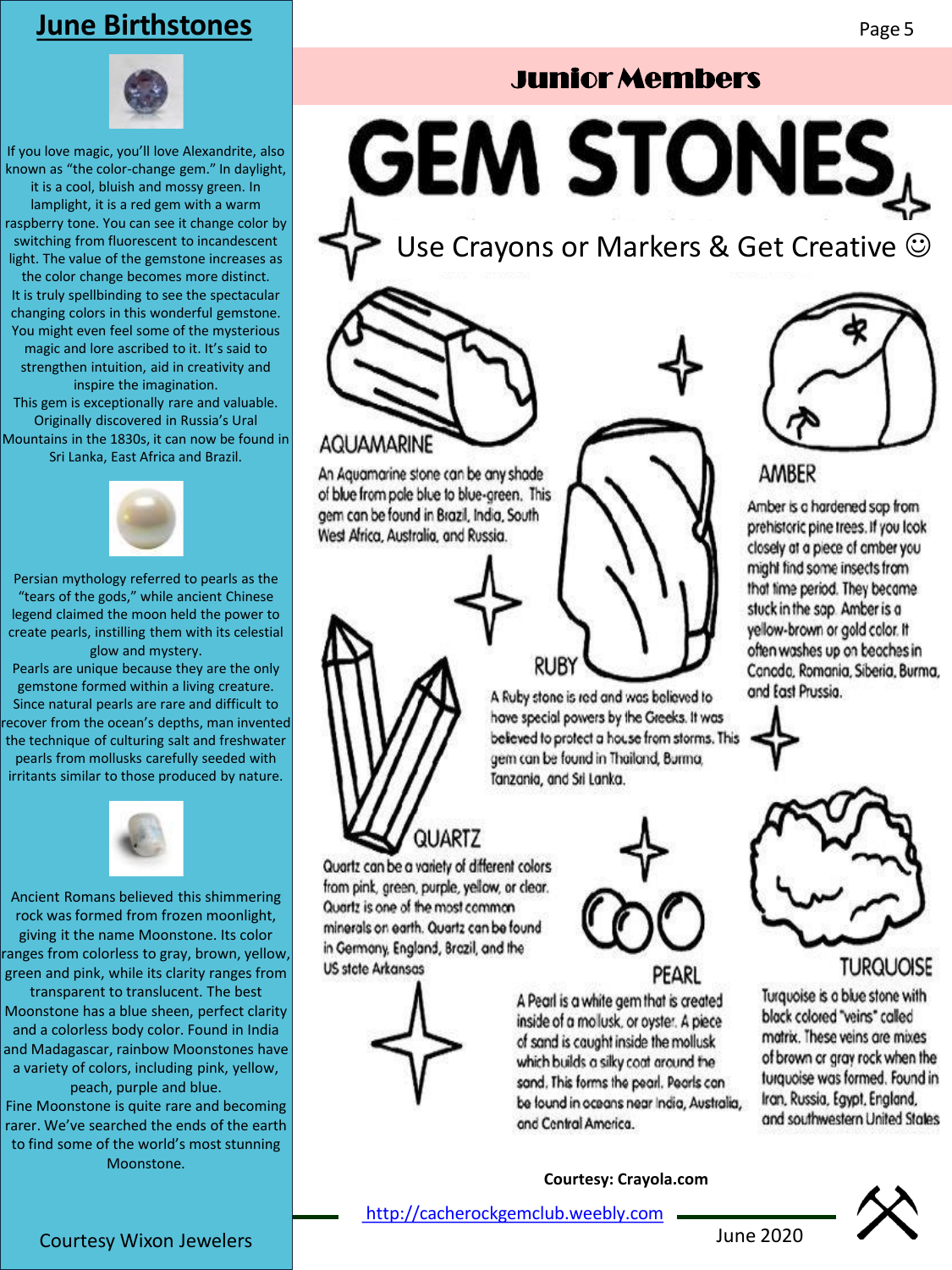## **CR&GC Members Rock Shed \*Open With Restrictions See Below\***

#### **Shed Crew:**

| Larry Christopherson 435-723-6476 |              |
|-----------------------------------|--------------|
| <b>Bret Fonnesbeck</b>            | 435-757-4927 |
| Gary Warren                       | 435-720-1775 |

**Slab saw cost 0.20 per inch ofrough**

Only trained shed crew are authorized to set up and run the saws.

Cost is ; Wheels Adults \$2.00 Jr. members \$1.00



400 West 60 South Hyrum, UT

#### **Rock Buckets**

The club has 3 gallon buckets of rough rock for sale. The rough is a varied collection from club trips and includes petrified wood, palm, agate, etc. The cost is \$10.00 to club members. If interested contact one of the club officers.

### Letter From Larry Regarding the Club Shed

In light of the current health concerns I have been asked to address the operation of the Rock Shed.

As one of the individuals in the high risk group, I feel a need to be cautious for my well being as well as the health of others. The shed has limited space and social distancing is going to be difficult. In the past the major part of the time has been used for cutting slabs. For this activity participants will wait outside the shed while their rock is being cut. I feel that 3 people at the shed will be a maximum until we see a change in the guidelines. The shed will be open by appointment only at the times listed. If you make an appointment and cannot make the time, it is important that I am notified to curb unnecessary trips. During the shed times, one person can use the polishing equipment while the others are social distancing outside the shed.

The hours will be the same as last year. If you schedule a later start time than posted, please remember the Shed close time remains the same. i.e. If you come at 10 am on Saturday the shed will still close at 1 pm.

Wednesday evenings 5 to 8 pm, Saturdays 9 am to 1 pm. Closed on collecting weekends

Please contact Larry Christophersen at 435-723-6476 text or voice. If texting, start with CRGC and I will know you are a member. For voice calls, if I don't recognize the number I will not answer. Please leave a voicemail so I can get back to you.

You can also e-mail me @ [larry-0021@comast.net](mailto:larry-0021@comast.net)

Thank you, Larry



Page 6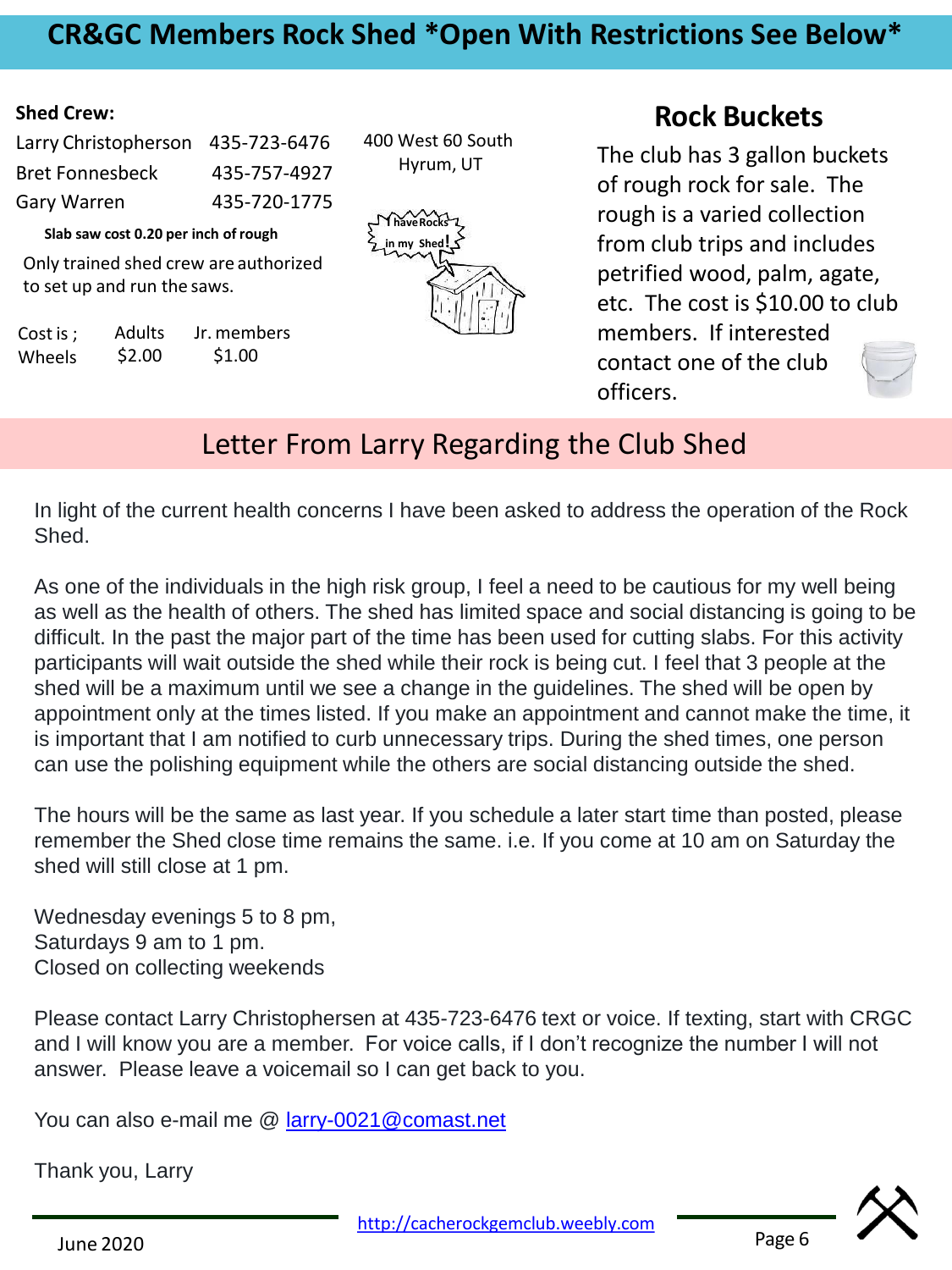### **Club Member Advertisements & Upcoming Show Information**



North Star Turquoise Clint & Louisa https://www.facebook.c [om/groups/1483965771](https://www.facebook.com/groups/1483965771911841/) 911841/ [www.nsturquoise.com](http://www.nsturquoise.com/) 802-782-7330

Dee Findlay [dafind\\_55@yahoo.com](mailto:dafind_55@yahoo.com) 307 350-5386

Vbenterrprize [vanbrown722@gmail.com](mailto:vanbrown722@gmail.com)

# Richard Kocurek [www.brightstargemstones.com](http://www.brightstargemstones.com/) Bright Star Gemstones 970.349.9327

#### **Bob & Maria Stewart**

(435)258-0025 (435)764-5741 Please call for an appointment. [bobhstewart@q.com](mailto:bobhstewart@q.com) [mexicanroseagates@gmail.com](mailto:mexicanroseagates@gmail.com)

We have been assembling a large collection of silicates, mainly agate, jasper and quartz from Mexico for over 10 years. We are now offering our collection for sale online and at various rock and gem shows. Our mission is to find, collect and sell the finest agate, jasper, geodes and other forms of chalcedony, mainly from family-owned property in Mexico, to offer to you at affordable prices.



#### **Craig's Wire Wrappings**

Professional quality jewelry wire wrapping. Cabs (all shapes-mineral or fossil), sea glass or tumbled glass, crystals, coins, etc. Tree of Life-open or on stone, necklaces, rings. Gold, rose gold, sterling silver, copper, brass wire. Club member discount. See examples on FB@ Craig's Wire Wrappings. 435-730-5556.